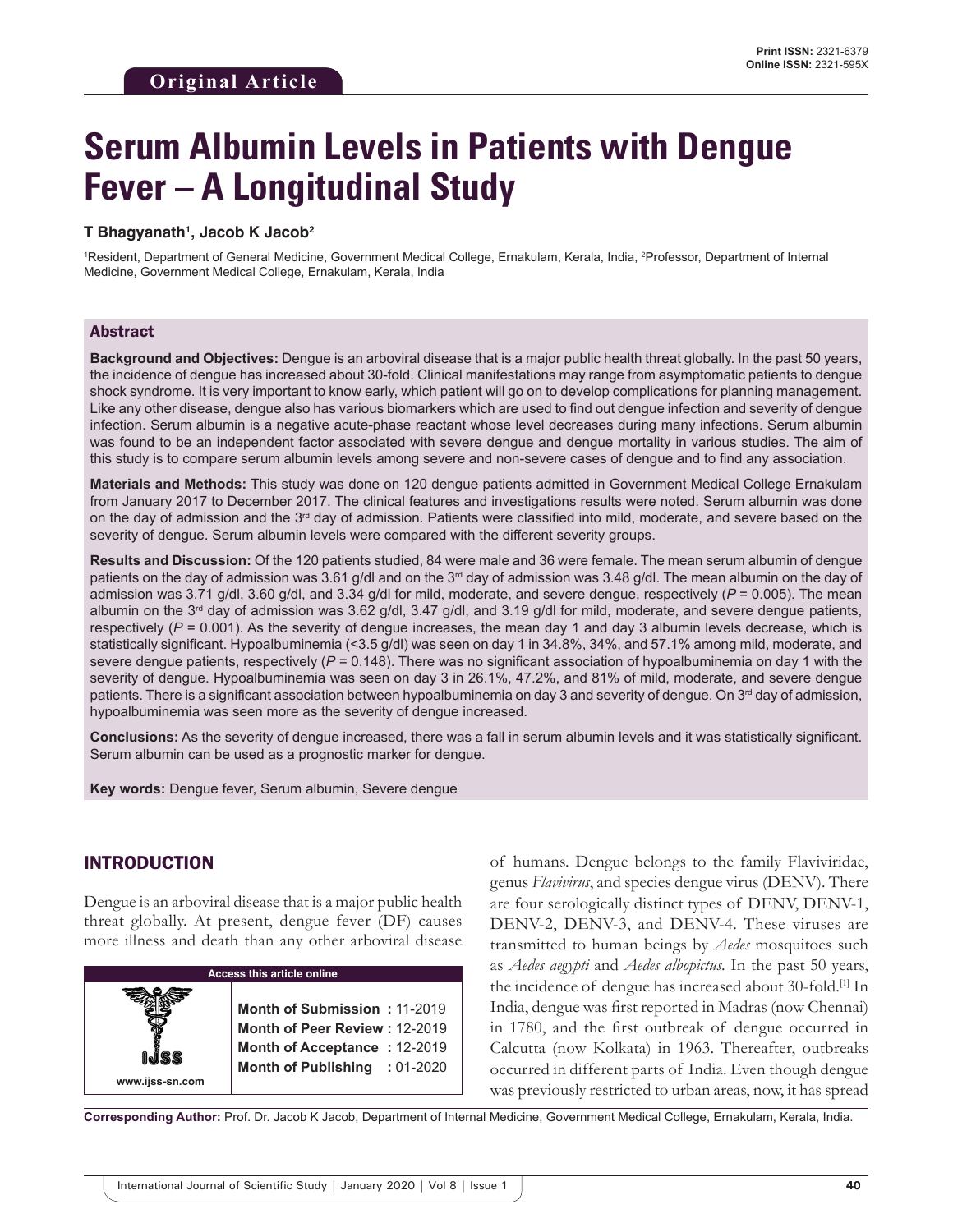to rural areas also.<sup>[2]</sup> In 2017, Kerala had the maximum number of dengue patients in India.[3]

#### **Objectives**

The objectives of this study were to estimate serum albumin levels in dengue patients admitted in wards of Government Medical College, Ernakulam, and to compare serum albumin levels among severe and non-severe cases of dengue.

# MATERIALS AND METHODS

This was a longitudinal study conducted in patients admitted with dengue in the medical wards of Government Medical College, Ernakulam. The study was conducted for 1 year. All patients who fulfilled the inclusion criteria were recruited to the study with informed consent.

Once the patient got admitted history was taken and data collected in prestructured pro forma. Details of history, examinations, and laboratory and technical investigations reports were noted from time to time. Patients were treated specifically and symptomatically.

DF was confirmed by immunochromatographic method identifying the antibodies against DENV – immunoglobulin M (IgM) and dengue viral antigen – nonstructural protein 1 (NS1). Five milliliters of venous blood was taken to a plain bottle for estimation of serum albumin. Serum albumin was measured using ALB slide method using VITROS ALB slides. Serum albumin levels were measured on day 1 and day 3 of admission. Patients were followed up clinically during the hospital stay until discharge. DF was classified based on criteria by DHS Kerala [Table 1].

#### **Inclusion Criteria**

The following criteria were included in the study:

- 1. Age more than 13 years
- 2. Dengue confirmed by NS1Ag test or IgM dengue or both NS1Ag and IgM.

#### **Exclusion Criteria**

The following criteria were excluded from the study:

- 1. All other cases of acute febrile illness
- 2. Patients with bleeding disorders
- 3. Patients with cardiac/liver/respiratory diseases
- 4. Patients already having severe dengue
- 5. Malnourished patients.

# **Data Management and Statistical Analysis**

Data were coded and entered into Microsoft Excel. The analysis was done using SPSS software. Quantitative variables were summarized using mean and standard deviation. Association between quantitative variables was tested using *t*-test and ANOVA.

# **Ethical Issues**

Only the patients who gave consent were included in the study. Ethical clearance was obtained from the ethical committee.

# OBSERVATIONS AND RESULTS

Of the 120 patients studied, 84 were male and 36 were female [Table 2]. DF was seen more among males. The age range of patients was 14–83 years, and the mean age was 33.52 years. Moderate dengue was seen more compared to mild and severe dengue [Table 3]. The mean serum albumin of dengue patients on the day of admission was 3.61 g/dl and on the 3rd day of admission was 3.48 g/dl [Table 4]. The mean albumin on the day of admission was 3.71 g/dl, 3.60 g/dl, and 3.34 g/dl for mild, moderate, and severe dengue, respectively [Table 5]. The mean albumin on the 3<sup>rd</sup> day of admission was 3.62 g/dl, 3.47 g/dl, and 3.19 g/dl for mild, moderate, and severe dengue patients, respectively [Graph 1]. As the severity of dengue increased, the mean day 1 and day 3 albumin levels decreased and were statistically significant [Tables 6 and 7]. Hypoalbuminemia (<3.5 g/dl) was seen on day 1 in 34.8%, 34%, and 57.1% among mild, moderate, and severe dengue patients, respectively  $(P = 0.148)$ . There was no significant association of hypoalbuminemia on day 1 with the severity of dengue [Table 8]. Hypoalbuminemia was seen on day 3 in 26.1%, 47.2%, and 81% of mild, moderate, and severe dengue patients. On day 3, the proportion of hypoalbuminemia increased as the severity of dengue increased and was statistically significant [Table 9]. There was no association between the outcome of the patients and dengue severity. There were no deaths in the study population.

# **DISCUSSION**

Male preponderance was seen in this study. It was similar to a study conducted by Shiji *et al*. in Kerala, where 72% of the patients were males.[4] This could be due to the fact that males predominantly go out in the day time when the carrier *A. aegypti* bites them. Males outnumbered females in the majority of the reports of dengue outbreaks in India, and in a few studies, all from Delhi, the male-to-female ratio was as high as 3–5:1. The significance of this finding is unclear.<sup>[5-9]</sup>

Hypoalbuminemia has been described with dengue infections and is an indicator of severity.[10] The mean serum albumin concentration in the present study was 3.61 g/dl on the day of admission. Bhagyamma *et al*. showed that the mean serum albumin levels among dengue patients were 3.13 g/dl.<sup>[11]</sup> A study by Singh *et al.*, on 214 dengue patients in a tertiary hospital in Punjab,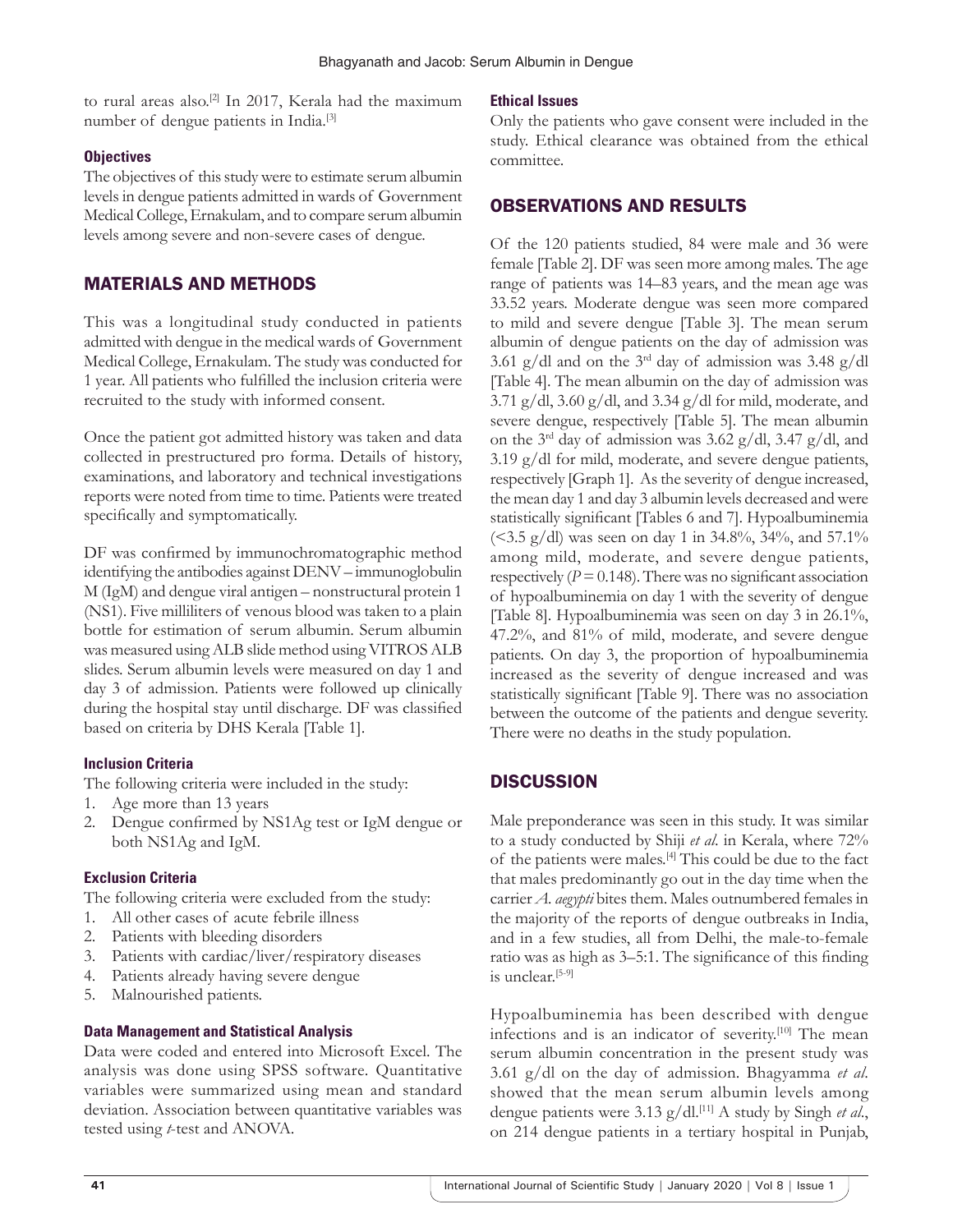| Mild                     | <b>Moderate</b>                                                                                                                                                                                     | <b>Severe</b>                                                   |  |  |
|--------------------------|-----------------------------------------------------------------------------------------------------------------------------------------------------------------------------------------------------|-----------------------------------------------------------------|--|--|
| Nausea, vomiting         | Abdominal pain or tenderness                                                                                                                                                                        | Severe plasma leakage leading to:                               |  |  |
| Rash                     | Persistent vomiting                                                                                                                                                                                 | Shock (denque shock syndrome)                                   |  |  |
| Aches and pains          | Mucosal bleed                                                                                                                                                                                       | Fluid accumulation with respiratory distress<br>Severe bleeding |  |  |
| Tourniquet test positive | Lethargy, restlessness                                                                                                                                                                              | Severe organ involvement                                        |  |  |
| Leukopenia               | Liver enlargement >2 cm                                                                                                                                                                             | Liver: AST or ALT ≥1000                                         |  |  |
|                          | Increase in Hematocrit                                                                                                                                                                              | <b>CNS: Impaired consciousness</b>                              |  |  |
|                          | Concurrent with rapid decrease                                                                                                                                                                      | Heart and other organs                                          |  |  |
|                          | In platelet count                                                                                                                                                                                   |                                                                 |  |  |
|                          | Clinical fluid accumulation                                                                                                                                                                         |                                                                 |  |  |
|                          | With comorbid conditions such as old age, diabetes, hypertension,<br>pregnancy, CAD, hemoglobinopathies, immunocompromised patients,<br>patients on steroids, anticoagulants, or immunosuppressants |                                                                 |  |  |

#### **Table 1: Dengue case classification**

#### **Table 2: Percentage distribution of the sample according to sex**

| <b>Sex</b> | <b>Frequency</b> | Percentage |
|------------|------------------|------------|
| Male       | 84               | 70         |
| Female     | 36               | 30         |
| Total      | 120              | 100        |

#### **Table 3: Percentage distribution of the sample according to dengue severity**

| <b>Severity</b> | <b>Frequency</b> | Percentage |
|-----------------|------------------|------------|
| Mild            | 46               | 38.3       |
| Moderate        | 53               | 44.2       |
| Severe          | 21               | 17.5       |
| Total           | 120              | 100.0      |

#### **Table 4: Descriptive of day 1 and day 3 albumin among the study subjects**

| Day   | Mean albumin<br>$\left( q/d \right)$ | <b>Standard</b><br>deviation | 95% Confidence<br>interval |
|-------|--------------------------------------|------------------------------|----------------------------|
| Day 1 | 3.61                                 | 0.4363                       | $3.522 - 3.680$            |
| Day 3 | 348                                  | 0.4170                       | $3.405 - 3.555$            |

India, showed that the mean serum albumin was 3.2 g/dl. The mean albumin levels in DF, dengue hemorrhagic fever (DHF), and dengue shock syndrome (DSS) were 3.3 g/dl, 3 g/dl, and 2.7 g/dl, respectively. There was also a significant fall in serum albumin levels in DSS patients compared to DHF patients.<sup>[12]</sup>

Another study by Jnaneshwari *et al*. among 166 patients in Bangalore also showed that the mean serum albumin was 3.52 g/dl, and there was also a significant fall in serum albumin levels as the severity of dengue increased. The mean serum albumin levels in different groups were 3.61 g/dl, 3.31 g/dl, and 2.71 g/dl in DF, DHF, and DSS, respectively.[13]

#### **Table 5: Descriptive of day 1 and day 3 albumin according to the severity of dengue**

| <b>Severity</b> | n  | <b>Mean</b> | <b>Standard</b><br>deviation | 95% Confidence<br>interval |
|-----------------|----|-------------|------------------------------|----------------------------|
| Day 1 albumin   |    |             |                              |                            |
| Mild            | 46 | 3.711       | 0.4478                       | 3.578-3.844                |
| Moderate        | 53 | 3.608       | 0.3736                       | 3.505-3.711                |
| Severe          | 21 | 3.343       | 0.4697                       | 3.129-3.557                |
| Day 3 albumin   |    |             |                              |                            |
| Mild            | 46 | 3.622       | 0.3988                       | $3.503 - 3.740$            |
| Moderate        | 53 | 3472        | 0.4059                       | 3.360-3.584                |
| Severe          | 21 | 3.190       | 0.3375                       | $3.037 - 3.344$            |

#### **Table 6: Comparison of mean day 1 albumin according to dengue severity**

| <b>Severity</b> | n  | Mean albumin day 1 (g/dl) |    | P-value |
|-----------------|----|---------------------------|----|---------|
| Mild            | 46 | 3.71                      | 55 | 0.005   |
| Moderate        | 53 | 3.60                      |    |         |
| Severe          | 21 | 3.34                      |    |         |

#### **Table 7: Comparison of mean day 3 albumin according to dengue severity**

| <b>Severity</b> | n  | Mean albumin day 3 |      | P-value |
|-----------------|----|--------------------|------|---------|
| Mild            | 46 | 3.62               | 8.73 | 0.001   |
| Moderate        | 53 | 3.47               |      |         |
| Severe          | 21 | 3 1 9              |      |         |

However, a study by Reddy and Roshan, on 100 dengue patients attending a Tertiary Care Hospital in Mangalore, India, showed that even though serum albumin was low in severe dengue compared to non-severe dengue, it was not statistically significant. The mean serum albumin was 3.76 g/dl in the total population with 3.55 g/dl and 3.77 g/dl for severe and non-severe dengue patients, respectively.[14] Villar-Centeno *et al*. showed that albuminemia >4 g/dl was associated with a lower risk of  $DHF.$ [15]